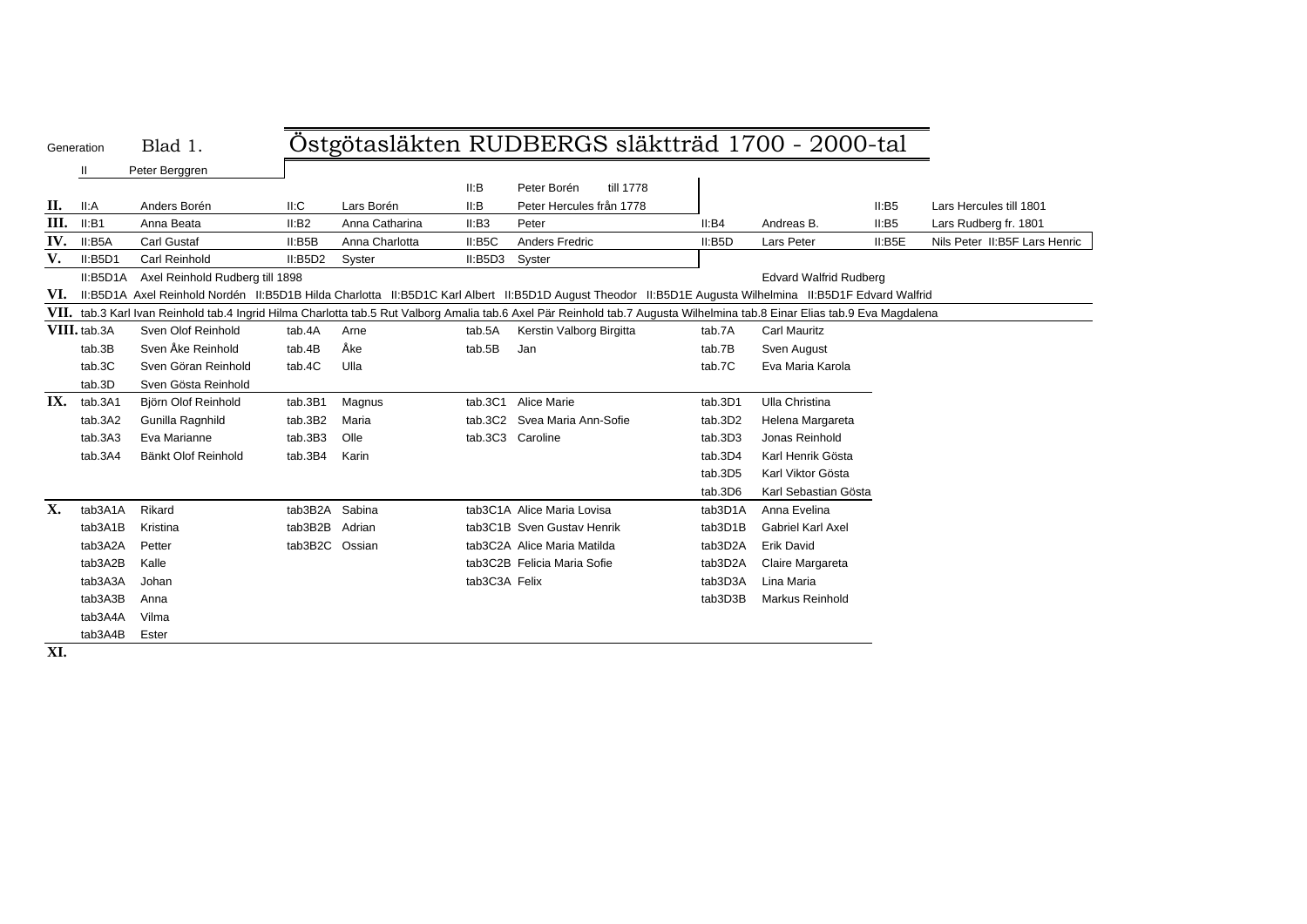## Blad 2. Reimers gren Östgötasläkten RUDBERGS släktträd 1700 - 2000-tal

Generation

II Peter Berggren

|     |              |                               |                |                      | II:B           | Peter Borén<br>till 1777 |        |            |        |                               |
|-----|--------------|-------------------------------|----------------|----------------------|----------------|--------------------------|--------|------------|--------|-------------------------------|
| П.  | II:A         | Anders Borén                  | II:C           | Lars Borén           | II:B           | Peter Hercules från 1778 |        |            | II:BB5 | Lars Hercules till 1801       |
| Ш.  | II:B1        | Anna Beata                    | II:B2          | Anna Catharina       | II:B3          | Peter                    | II:B4  | Andreas B. | II:BB  | Lars Rudberg fr. 1801         |
| IV. | II:B5A       | Carl Gustaf                   | II:BBB         | Anna Charlotta       | II: B5C        | Anders Fredric           | II:B5D | Lars Peter | II:B5E | Nils Peter II:B5F Lars Henric |
| V.  | II:BBD1      | Carl Reinhold                 | II:B5B         | Syster               | II:B5D3 Syster |                          |        |            |        |                               |
|     | II:B5D1A     | Axel Reinhold Rudberg t. 1897 |                |                      |                |                          |        |            |        |                               |
| VI. | II:B5D1A     | Axel R. Nordén fr. 1898       |                |                      |                |                          |        |            |        |                               |
|     | VII. tab.4   | Ingrid Hilma Charlotta        |                |                      |                |                          |        |            |        |                               |
|     | VIII. tab.4A | Arne                          |                |                      |                |                          |        |            |        |                               |
|     | tab.4B       | Åke                           |                |                      |                |                          |        |            |        |                               |
|     | tab.4C       | Ulla Elisabeth                |                |                      |                |                          |        |            |        |                               |
| IX. | tab.4A1      | Melissa Ingrid                | tab.4B1        | Petra Maria          |                | tab.4C1 Åsa Caroline     |        |            |        |                               |
|     |              |                               | tab.4B2        | Victoria Ulrika      |                | tab.4C2 Andreas          |        |            |        |                               |
|     |              |                               |                |                      |                | tab.4C3 Therese          |        |            |        |                               |
| X.  |              |                               | tab.4B2A Viggo |                      |                | tab.4C1A Emelie Terese   |        |            |        |                               |
|     |              |                               | tab.4B2B       | Molly Catalin Louise | tab.4C1B Anton |                          |        |            |        |                               |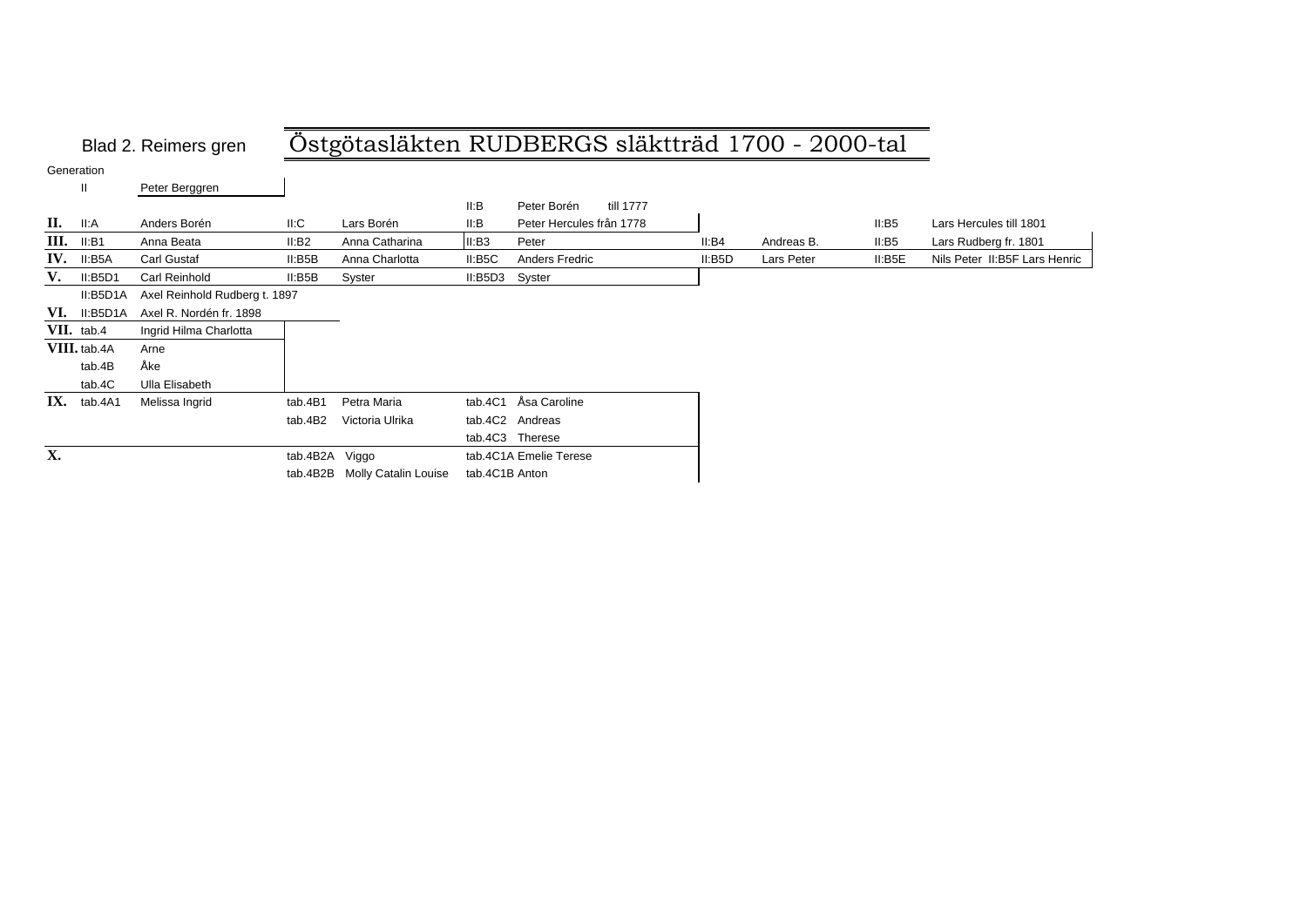# Blad 3.Carlssons gren Östgötasläkten RUDBERGS släktträd 1700 - 2000-tal

Generation

|     | $\mathbf{II}$ | Peter Berggren                  |         |                      |         |                                   |          |            |          |                               |
|-----|---------------|---------------------------------|---------|----------------------|---------|-----------------------------------|----------|------------|----------|-------------------------------|
|     |               |                                 |         |                      | II:B    | till 1777<br>Peter Borén          |          |            |          |                               |
| П.  | II:A          | Anders Borén                    | II:C    | Lars Borén           | ll:B    | Peter Hercules från 1778          |          |            | II: B5   | Lars Hercules till 1801       |
| Ш.  | II:B1         | Anna Beata                      | II:B2   | Anna Catharina       | II:B3   | Peter                             | II:B4    | Andreas B. | II: B5   | Lars Rudberg fr. 1801         |
| IV. | II:B5A        | Carl Gustaf                     | II:B5B  | Anna Charlotta       | II: B5C | Anders Fredric                    | II:BBD   | Lars Peter | II: B5E  | Nils Peter II:B5F Lars Henric |
| V.  | II:B5D1       | Carl Reinhold                   | II:BBD2 | Syster               | II:BBD3 | Syster                            |          |            |          |                               |
|     | IIB5D1A       | Axel Reinhold Rudberg till 1897 |         |                      |         |                                   |          |            |          |                               |
| VI. | IIB5D1A       | Axel Reinhold Nordén från 1898  |         |                      |         |                                   |          |            |          |                               |
|     | VII. tab.5    | Rut Valborg Amalia              |         |                      |         |                                   |          |            |          |                               |
|     | VIII. tab.5A  | Kerstin Valborg Birgitta        |         |                      |         |                                   |          |            |          |                               |
|     | tab.5B        | Jan                             |         |                      |         |                                   |          |            |          |                               |
| IX. | tab.5A1       | Susanne Birgitta                | tab.5B1 | Mikael Jan           |         |                                   |          |            |          |                               |
|     | tab.5A2       | <b>Ulf Lennart</b>              | tab.5B2 | Joakim Per Einar     |         |                                   |          |            |          |                               |
|     | tab.5A3       | Mats Henrik                     | tab.5B3 | Jenny Linda Marianne |         |                                   |          |            |          |                               |
|     | tab.5A4       | Anna-Maria                      | tab.5B4 | Andreas Daniel       |         |                                   |          |            |          |                               |
| X.  | tab.5A1A      | Henrik Jörgen                   |         | tab.5A2A Niklas Ulf  |         | tab.5A3A Julia Cecilia Margareta  | tab.5B1A | Oskar Jan  | tab.5B3A | Linus Erik Jan                |
|     | tab.5A1B      | Daniel Peter                    |         | tab.5A2B Kim Yngve   |         | tab.5A3B Amanda Cecilia Margareta | tab.5B4A | Ellen      | tab.5B3B | Sebastian Erik Olov           |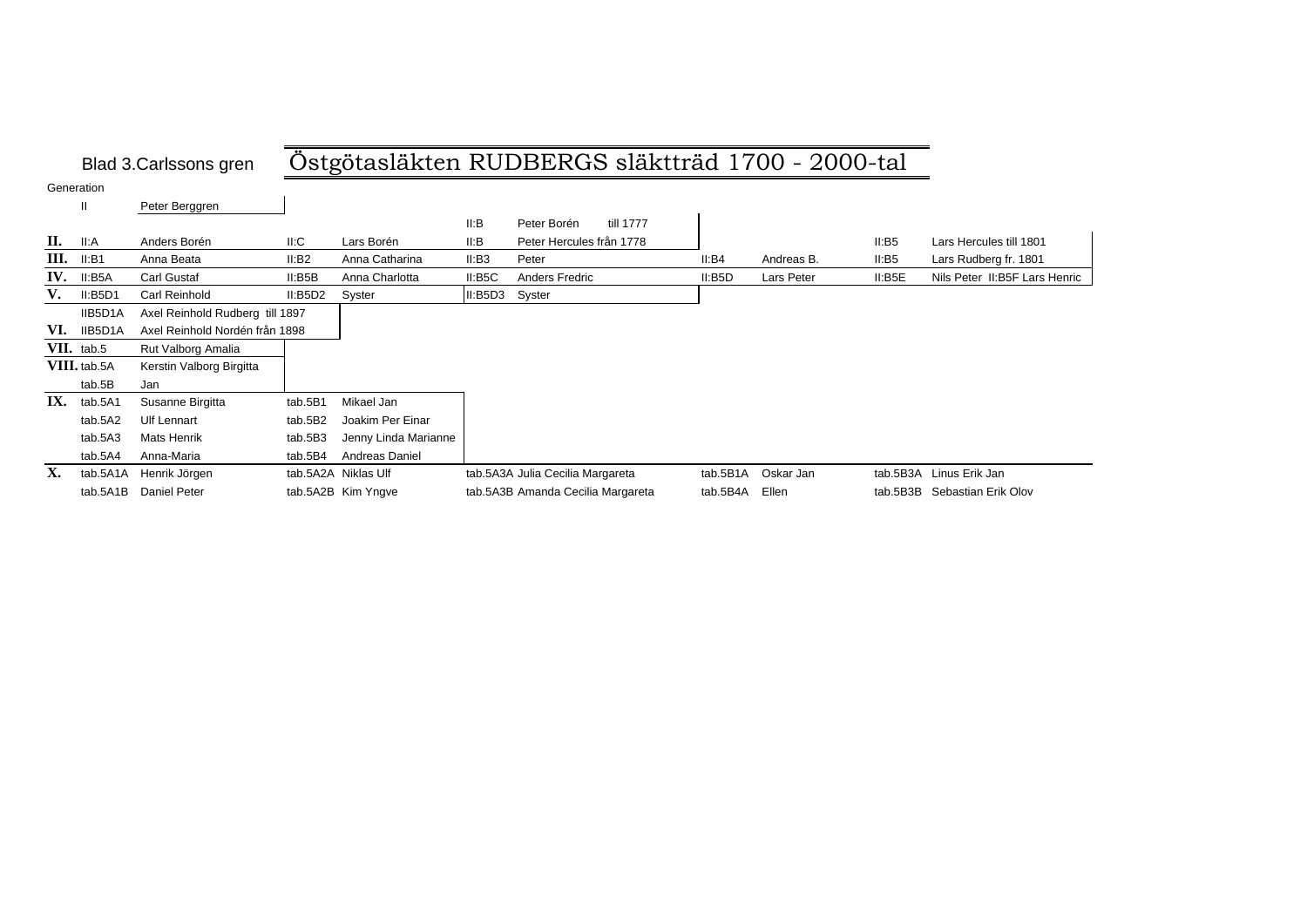### .Blad 4. Rudberg/Liljendahls gren Östgötasläkten RUDBERGS släktträd 1700 - 2000

Generation

|      | ----------   |                     |         |                |         |                          |        |            |         |                               |
|------|--------------|---------------------|---------|----------------|---------|--------------------------|--------|------------|---------|-------------------------------|
|      | $\mathbf{I}$ | Peter Berggren      |         |                |         |                          |        |            |         |                               |
|      |              |                     |         |                | II:B    | till 1778<br>Peter Borén |        |            |         |                               |
| II.  | II: A        | Anders Borén        | II: C   | Lars Borén     | II:B    | Peter Hercules från 1778 |        |            | II:BB   | Lars Hercules till 1801       |
| III. | II:B1        | Anna Beata          | II:B2   |                |         | Peter                    | II:B4  | Andreas B. | II:B5   | Lars Rudberg fr. 1801         |
| IV.  | II:B5A       | Carl Gustaf         | II:BBB  | Anna Charlotta | II: B5C | Anders Fredric           | II:BBD | Lars Peter | II: B5E | Nils Peter II:B5F Lars Henric |
| V.   | II:B5D1      | Carl Reinhold       | II:BBD2 | Syster         | II:BBD3 | Syster                   |        |            |         |                               |
| VI.  | II:B5D1E     | Augusta Wilhelmina  |         |                |         |                          |        |            |         |                               |
|      | VII. tab.7   | Augusta Maria       |         |                |         |                          |        |            |         |                               |
|      | VIII. tab.7A | <b>Carl Mauritz</b> |         |                |         |                          |        |            |         |                               |
|      | tab.7B       | Sven August         |         |                |         |                          |        |            |         |                               |
|      | tab.7C       | Eva Maria Karola    |         |                |         |                          |        |            |         |                               |
| IX.  | tab.7B1      | Siv Maria           |         |                |         |                          |        |            |         |                               |
|      | tab.7B1A     | Agneta Maria        |         |                |         |                          |        |            |         |                               |
|      | tab.7B1B     | Anders              |         |                |         |                          |        |            |         |                               |
| Х.   | 7B1A1        | Maria Helén         |         |                |         |                          |        |            |         |                               |
|      | 7B1A2        | Christian           |         |                |         |                          |        |            |         |                               |